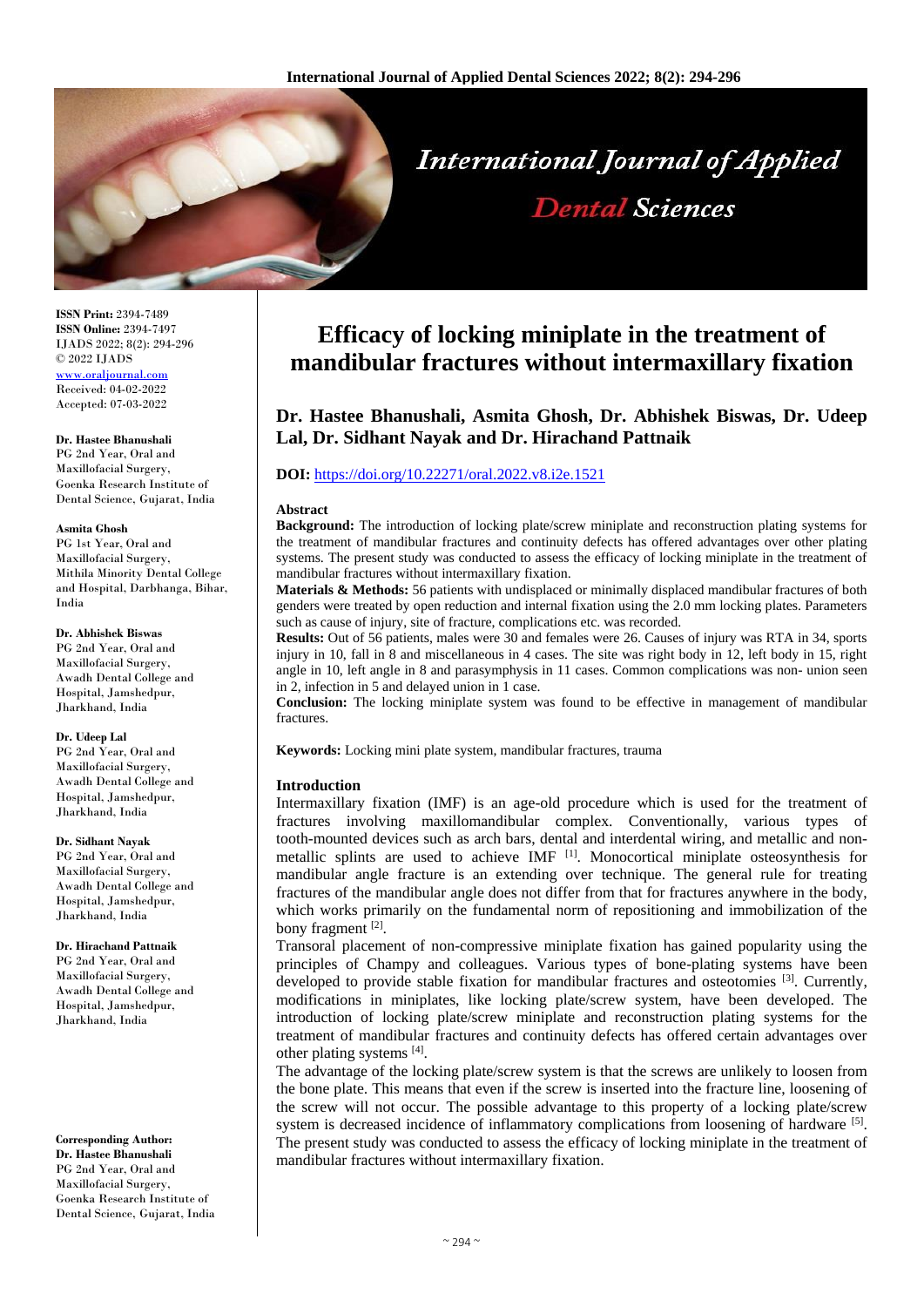# **Materials & Methods**

The present study comprised of 56 patients with undisplaced or minimally displaced mandibular fractures of both genders. The consent was obtained from all enrolled patients.

Data such as name, age, gender etc. was recorded. Patients were treated by open reduction and internal fixation using the 2.0 mm locking plates. Parameters such as cause of injury, site of fracture, complications etc. was recorded. Data thus obtained were subjected to statistical analysis. P value < 0.05 was considered significant.

# **Results**

**Table 1:** Distribution of patients

| Total-56 |              |                |  |
|----------|--------------|----------------|--|
| Gender   | <b>Males</b> | <b>Females</b> |  |
| Number   | 30           |                |  |

Table 1 shows that out of 56 patients, males were 30 and females were 26.

**Table 2:** Causes of injury

| <b>Causes</b> | <b>Number</b> | P value |
|---------------|---------------|---------|
| RTA           |               | 0.01    |
| Sports injury |               |         |
| Fall          |               |         |
| Miscellaneous |               |         |

Table 2, graph 1 shows that causes of injury was RTA in 34, sports injury in 10, fall in 8 and miscellaneous in 4 cases. The difference was significant (*P*<0.05).



**Graph 1:** Causes of injury

| <b>Site</b>   | <b>Number</b> | P value |
|---------------|---------------|---------|
| Right body    | ר ו           |         |
| Left body     |               |         |
| Right angle   |               | 0.84    |
| Left angle    |               |         |
| Parasymphysis |               |         |

**Table 3:** Site of fracture

Table 3 shows that site was right body in 12, left body in 15, right angle in 10, left angle in 8 and parasymphysis in 11 cases. The difference was significant (*P*<0.05).

| <b>Table 4: Complications</b> |  |  |
|-------------------------------|--|--|
|-------------------------------|--|--|

| <b>Complications</b> | <b>Number</b> | P value |
|----------------------|---------------|---------|
| Non-union            |               |         |
| infection            |               | 0.05    |
| Delayed union        |               |         |

Table 4 shows that common complications was non- union seen in 2, infection in 5 and delayed union in 1 case. The difference was significant  $(P<0.05)$ .

# **Discussion**

Three-dimensional (3D) mini locking plates with a change in size, shape, and number came into existence [6]. This IMF technique is based on the principle of monocortical, juxta-alveolar, and subapical osteosynthesis without compression [7] . It uses miniaturized malleable plates that not only prevent loosening of the screws but also control rotation in the angle fracture to resist shearing, bending, and torsional forces on the fracture segments [8] . It has a unique double-lead thread that facilitates the growth of the periosteum under the plates by causing minimal interference in the vascular supply to the bone, thus supporting fracture healing leading to greater stability and less alteration in an occlusal relationship [9]. The use of an intraoral approach, small size, easy adaptability, and placement has facilitated an increased use of monocortical plates in maxillofacial surgery [10]. The present study was conducted to assess the efficacy of locking miniplate in the treatment of mandibular fractures without intermaxillary fixation.

We found that out of 56 patients, males were 30 and females were 26. The causes of injury was RTA in 34, sports injury in 10, fall in 8 and miscellaneous in 4 cases. Prabhakar C *et al* [11] evaluated the efficacy of locking miniplate/screw system in the treatment of mandibular fractures without maxillomandibular fixation. 20 patients with undisplaced or minimally displaced mandibular fractures cases were treated by open reduction and internal fixation using the 2.0 mm locking plate/screw system. Open reduction and internal